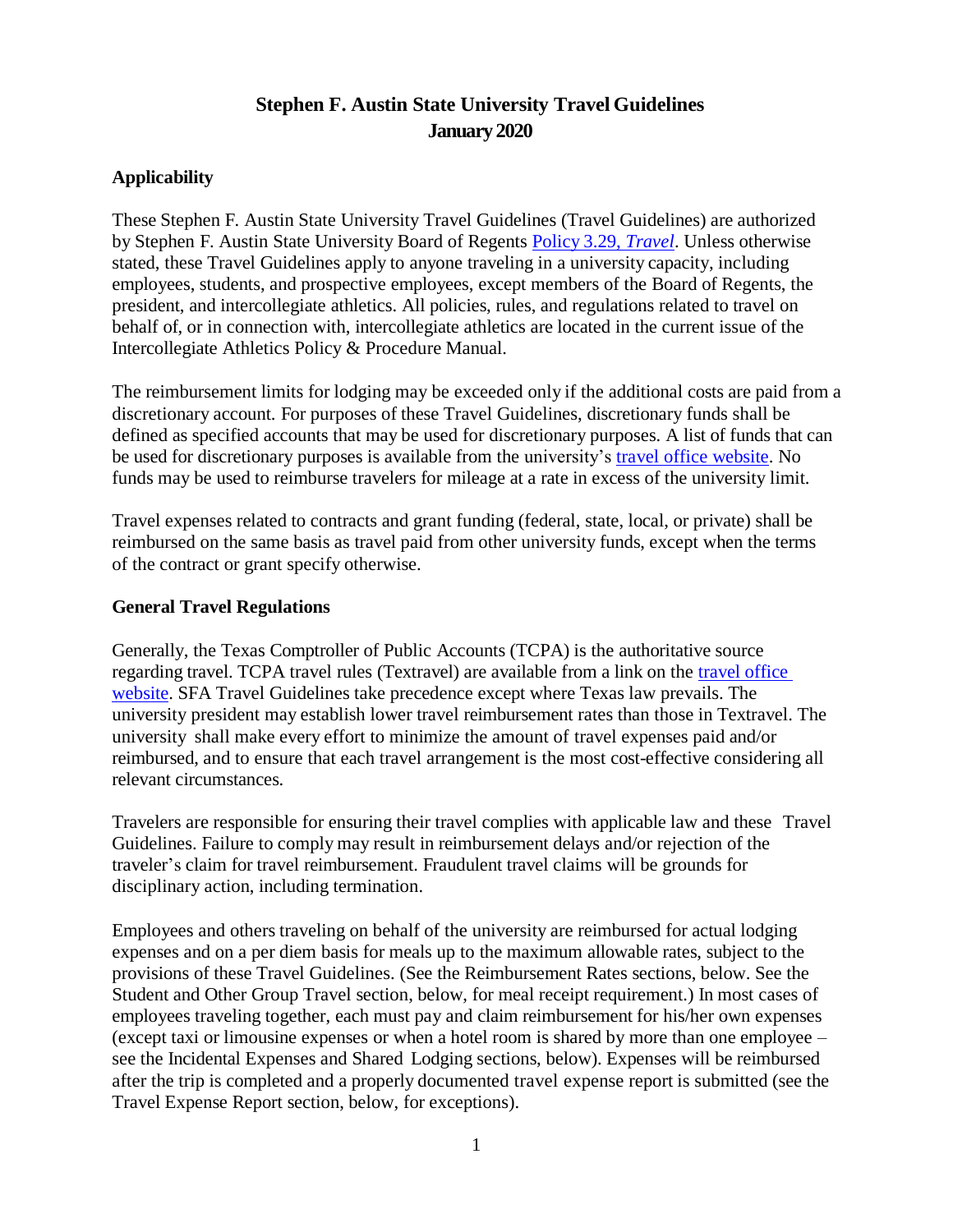Tips and gratuities are generally not reimbursable. (See the Student and Other Group Travel section, below, for exception.) The applicable account manager may limit or prohibit reimbursement of any travel expenditure provided the traveler is notified in advance.

While the state may allow the use of Educational and General (E&G) funds for some types of travel, the university's local policy is that **no E&G funds may be used for travel**.

# **Travel Authorization**

Except as stated in the Applicability section of these Travel Guidelines, above, anyone traveling on university business must obtain permission in advance of the trip. Travel authorizations must be submitted online through the Resources tab of mySFA and according to the instructions in the travel training manuals available on the travel [office website.](http://www.sfasu.edu/controller/travel/) All estimated business expenses of the trip must be detailed on the travel authorization regardless of payment method. A travel authorization must be submitted and approved at all applicable levels even if no travel expenses are anticipated.

The online travel authorization may be initiated only when account balances are sufficient to cover the total estimated cost of the trip. Whenever possible, the travel authorization should be entered and approved at least seven (7) working days prior to departure.

# **Blanket Travel Authorization**

A blanket travel authorization is a continuing authority to travel when the job duties require numerous repetitive trips for the same purpose. Under this scenario and on a case-by-case basis, the travel office may approve a blanket travel authorization for the traveler covering a specific period of time (e.g., month, semester, or fiscal year). Each blanket travel authorization must indicate the purpose of travel and the destinations.

Blanket travel authorizations are not allowed for travel outside the United States, groups of travelers, or when airfare costs are involved.

Travel expense reports should be submitted on a weekly or monthly basis for employees on continuous travel. A blanket travel authorization will remain open for the specific period of time indicated. Departments will be responsible for closing the blanket travel authorization by appropriately answering the pop up question when submitting the final travel expense report.

# **Travel to Washington, D.C.**

Regardless of the purpose of the travel, an employee planning to travel to Washington, D.C. on university business must notify the university president in advance. Prior to submitting a travel authorization, the traveler must complete the electronic SFA [Report of Travel to Washington,](https://ssb.sfasu.edu/sg/wf_fr.traveldc)  [D.C.](https://ssb.sfasu.edu/sg/wf_fr.traveldc) form. Once submitted online, it will automatically be sent to the president. Additionally, per state law, if the travel is funded by state appropriations and its purpose is to engage in activities related to obtaining or spending federal funds, or to impact federal policies, the university must inform the Texas Office of State-Federal Relations (OSFR) by completing the [OSFR Report of State Agency Travel to Washington, D.C.](https://gov.texas.gov/uploads/files/general/State_Funded_Travel_To_DC_Form_2015.pdf) form. The provost's office will determine whether the OSFR should be informed of the travel. If so, the provost's office will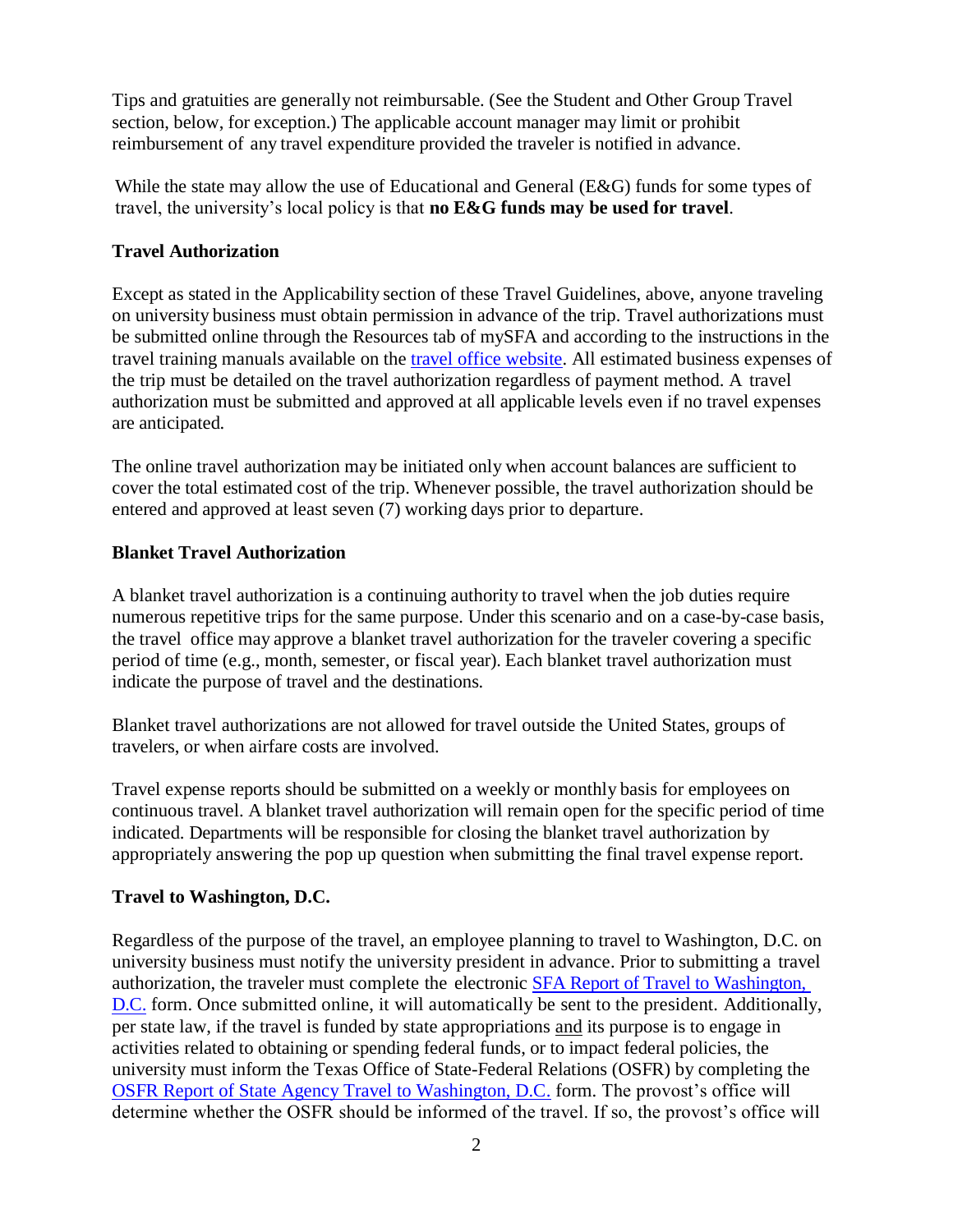complete and submit the OSFR form and maintain a copy.

# **International Travel**

See *[SFA International Travel Rules and Guidelines](http://www.sfasu.edu/controller/travel/docs/sfa-international-travel-rules-and-guidelines.pdf)*.

# **Individual Traveler Charge Card (charges billed to the individual)**

An individual traveler charge card is available for eligible employees through a State of Texas contract. To be eligible to apply, the employee must expect to take three (3) or more business trips per fiscal year or expend at least \$500 per fiscal year for official state business travel. An employee is not required to apply for or accept a state-issued traveler charge card. Applying for the card may affect the applicant's credit score.

The state-issued traveler charge card is to be used for business-related charges only while traveling on official state business. Use of the card for personal business or travel is considered a violation of state policy and these Travel Guidelines, and the employee may be subject to disciplinary action. The individual whose name appears on the card is billed directly by the card issuer and is solely responsible for payment of the account.

The employee, the employee's supervisor, and the travel office manager must sign the application. If the application is approved by the credit card company, the employee agrees to be bound by the card member agreement (which is mailed with each card) and by the state policies governing the use of the card. Applications and further information concerning this program are available on the travel [office website.](http://www.sfasu.edu/controller/travel/) The individual traveler charge card must be returned to the travel office for cancellation upon termination of employment or transfer to a non-traveling position.

# **Departmental Travel Card – T-Card (charges billed to the university)**

The state-issued departmental Travel Card (T-Card) is to be used for certain travel charges related to official state business (see next paragraph). Use of the card for personal business or travel is considered a violation of state policy and these Travel Guidelines, and the employee may be subject to disciplinary action.

The T-Card should be used only for certain travel-related expenses. This includes registration fees, airfare, lodging expenses, and rental car charges. Other type charges may be allowed if approved by the travel office. Employees using the T-Card agree to be bound by the state and university policies governing the use of the card. The T-Card is issued to the department head or account manager. Department heads have the option of using one T-Card for all the accounts (Banner: Fund-Organization-Programs FOP) under his/her control, or having separate T-Cards for different FOPs.

SFA is exempt from paying the state portion of hotel occupancy tax for lodging in Texas. It is the traveler's responsibility to provide a [Texas Hotel Occupancy Tax Exemption Certificate](http://www.sfasu.edu/purchasing/documents/TX_-_Hotel_Occupancy_Tax_Exemption_Certificate.pdf) to the lodging establishment and to ensure that the state portion of hotel occupancy tax is not charged by the vendor. If the state portion of the hotel occupancy tax is paid by a T-Card, the traveler must reimburse SFA or obtain a T-Card credit from the vendor.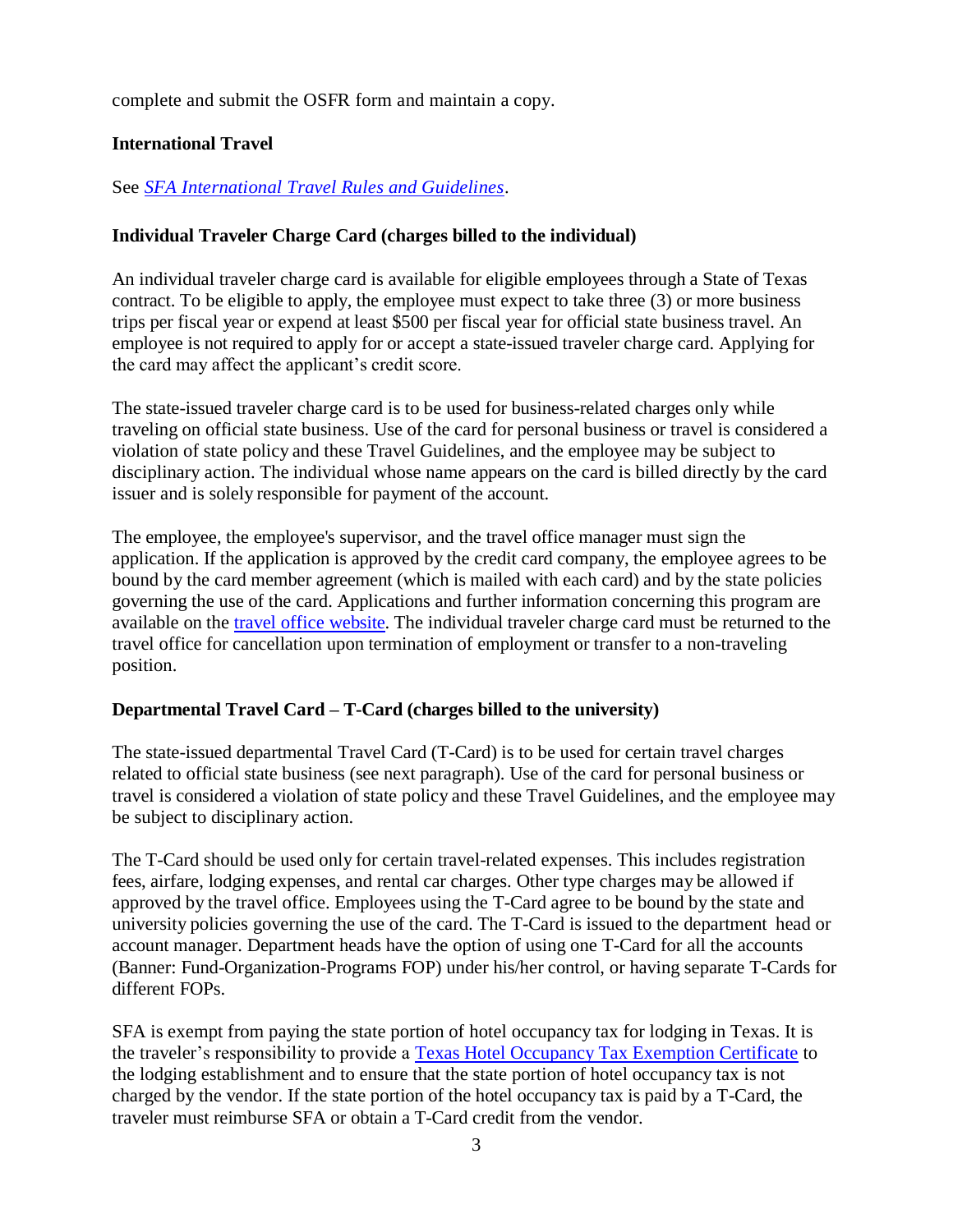### **Advance Travel Funds**

Advance travel funds are only available for student group travel. However, the T-Card can be used for charges that are normally incurred in advance of the trip, such as airfare and registration fees.

### **Travel Expense Report**

In order to receive reimbursement, travel expenditures must be documented on the travel expense report available in the Travel Expense Module of Banner (TEM). The travel expense report must reflect the total expenses paid for the trip, whether paid by the traveler or the university. Expenses paid by the traveler should be coded as reimbursable. Expenses paid by the university should be coded as non-reimbursable. T-Card expenditures should be detailed separately in order to match expenses paid with the T-Card to the travel expense report. See the *T-Card [Program](http://www.sfasu.edu/controller/travel/forms/travel-card-guide.pdf)  [Guide](http://www.sfasu.edu/controller/travel/forms/travel-card-guide.pdf)* for information on matching T-Card charges to the travel expense report.

Original receipts are required for most travel expenses, except meals. Meal receipts are required for:

- group travel (see the Student and Other Group Travel section, below)
- business meals (see the Business Meals While on Travel Status section, below)
- foreign meals (where reimbursement of actual, reasonable costs is requested. In lieu of providing receipts and foreign currency conversions for foreign meals, travelers may elect to be reimbursed at in-state per diem rates.)

The travel expense report, with the documentation scanned and attached, should be submitted to the travel office within 15 days from the ending date of the trip, except at fiscal year-end when an earlier deadline may be established by the travel office. All documentation will be submitted electronically, in a format prescribed by the travel office. All prior year encumbrances will be cancelled after the end of the fiscal year.

Conference, workshop, or meeting agendas must be attached to the travel expense report. Registration fees often include the cost of certain meals provided during the event. A traveler cannot claim per diem for the meals that are included in the cost of the conference or any meals provided by a third party.

Expenses will be reimbursed after the trip is completed, except prepaid airfare and registration fees may be reimbursed prior to the trip.

#### **Foreign Currency Conversion**

All amounts listed on the travel expense report must be converted to U.S. Dollars (USD) using the rate applicable on the date of the expenditure. A link to a currency exchange calculator is available on the travel office [website.](http://www.sfasu.edu/controller/travel/) Documentation of the conversion calculation must be attached to the travel expense report. Receipts are required for all reimbursed expenses. In lieu of providing receipts and foreign currency conversions for foreign meals, travelers may elect to be reimbursed at in-state per diem rates.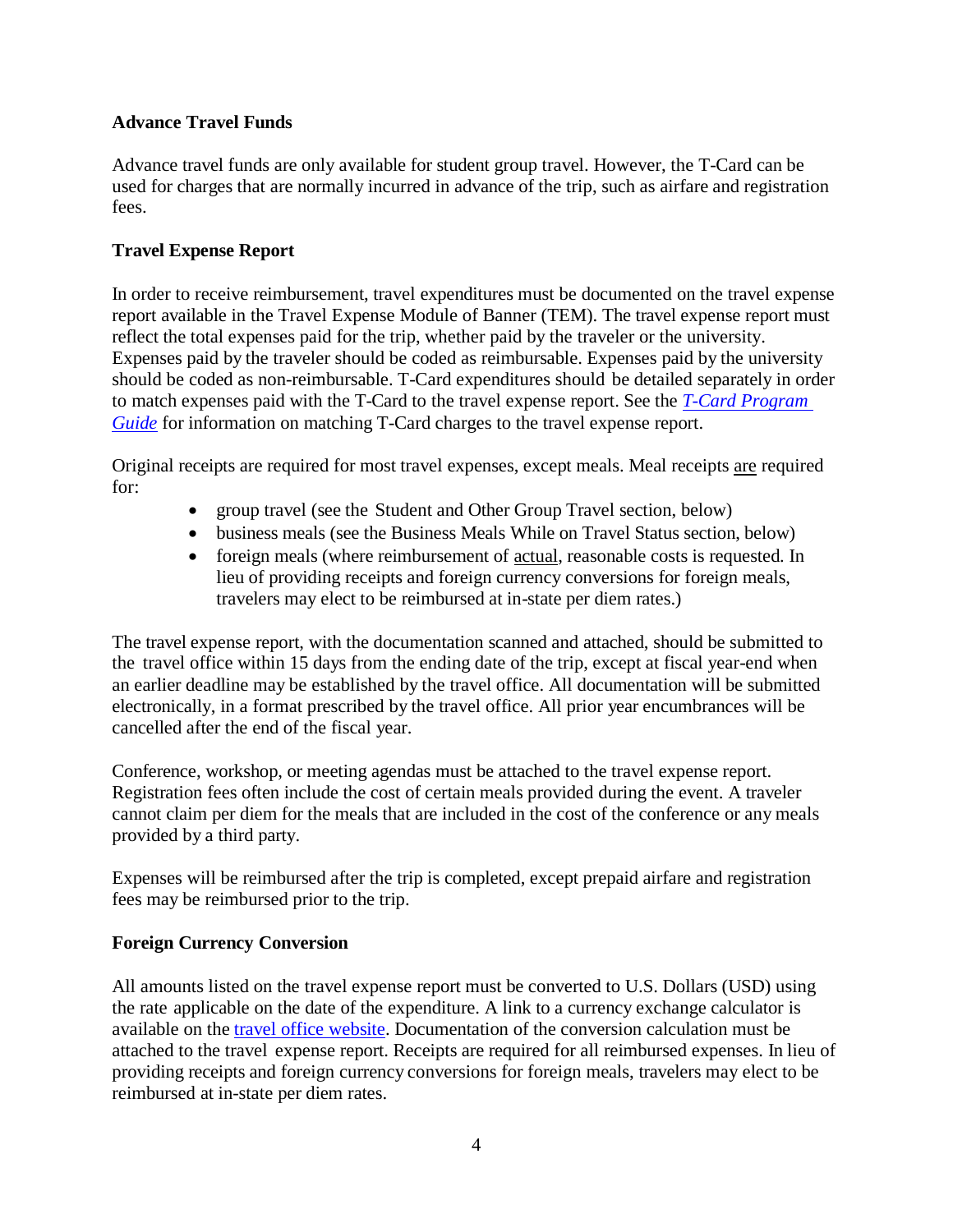#### **Reimbursement Rates - Lodging**

Travelers may be reimbursed for the actual cost of lodging, only at a commercial lodging establishment, not to exceed the rates published by the Texas Comptroller of Public Accounts. However, the university president, at his/her discretion, may establish lower lodging reimbursement rates. Generally, the Texas Comptroller of Public Accounts adopts the [Federal](https://www.gsa.gov/travel/plan-book/per-diem-rates) Per [Diem](https://www.gsa.gov/travel/plan-book/per-diem-rates) Rates for specific cities/counties. If a specific area is not listed on the federal rate tables, the allowable reimbursement limit reverts to the Comptroller's published standard rate of \$93.00 per night for both in-state and out-of-state lodging. SFA's Travel Expense Module (TEM) reflects the current reimbursement rates for domestic locations. These reimbursement rates are automatically calculated when the travel authorization is entered into the TEM system. Travelers to a foreign country may be reimbursed for actual, reasonable lodging costs with an itemized receipt.

Hotel taxes are not included in maximum lodging reimbursement rates. Local taxes on the allowable lodging cost will be reimbursed and should be recorded as lodging tax on the travel expense report. **NOTE: Texas state tax on in-state lodging will not be reimbursed to employees**. Instead, state employees must submit a completed Texas Hotel [Occupancy](http://www.sfasu.edu/purchasing/documents/TX_-_Hotel_Occupancy_Tax_Exemption_Certificate.pdf) Tax [Exemption](http://www.sfasu.edu/purchasing/documents/TX_-_Hotel_Occupancy_Tax_Exemption_Certificate.pdf) Certificate (accessible from the travel office [website\)](http://www.sfasu.edu/controller/travel/) to commercial lodging establishments at check-in. Many other states also provide sales/hotel tax exemptions. Travelers should check the [SFA Tax Exempt Status webpage](http://www.sfasu.edu/purchasing/721.asp#tax-ex) to determine whether they are exempt from taxes in the applicable state, and for required documentation. Employees should be prepared to show proof of state employment.

The original itemized lodging receipt, attached to the travel expense report, is required. If the actual cost of lodging exceeds a locality's lodging allowance, an employee may reduce the maximum meal and incidental expenses (MIE) reimbursement rate for that locality and use the reduction to increase the lodging reimbursement rate for that locality. No such adjustment can be made to increase the maximum meal reimbursement rate.

The State Travel Management Program (STMP) has contracted with several commercial lodging establishments for special rates. A link to the hotel/motel [contracted vendors and](https://portal.cpa.state.tx.us/hotel/hotel_directory/showalpha.cfm?st=TX&fy=2017) rates is on the [travel office website.](http://www.sfasu.edu/controller/travel/) Employees are encouraged to utilize the contracted vendors when possible.

**Travel Tip:** The state government rate for lodging is often less than the conference rate. Employees should compare the state government rate to the conference rate before finalizing reservations. Since there may be a limited number of rooms available at the state government rate, employees should make lodging reservations as far in advance of the travel dates as practical, considering all relevant circumstances.

#### **Lodging Exceeds**

When the actual lodging amount exceeds the allowable per diem (see Reimbursement Rates - Lodging, above), the excess may be charged to a discretionary account (FOP) upon account manager approval. This excess amount, including associated taxes, is entered on the travel expense report as "Lodging Exceeds" expense type. The [Lodging Exceeds Calculator,](http://www.sfasu.edu/controller/travel/forms/lodging-exceeds-calculator.xlsx) available on the [travel office website,](http://www.sfasu.edu/controller/travel/) may be used to calculate the amount to enter. The lodging exceeds calculation must be attached to the travel expense report.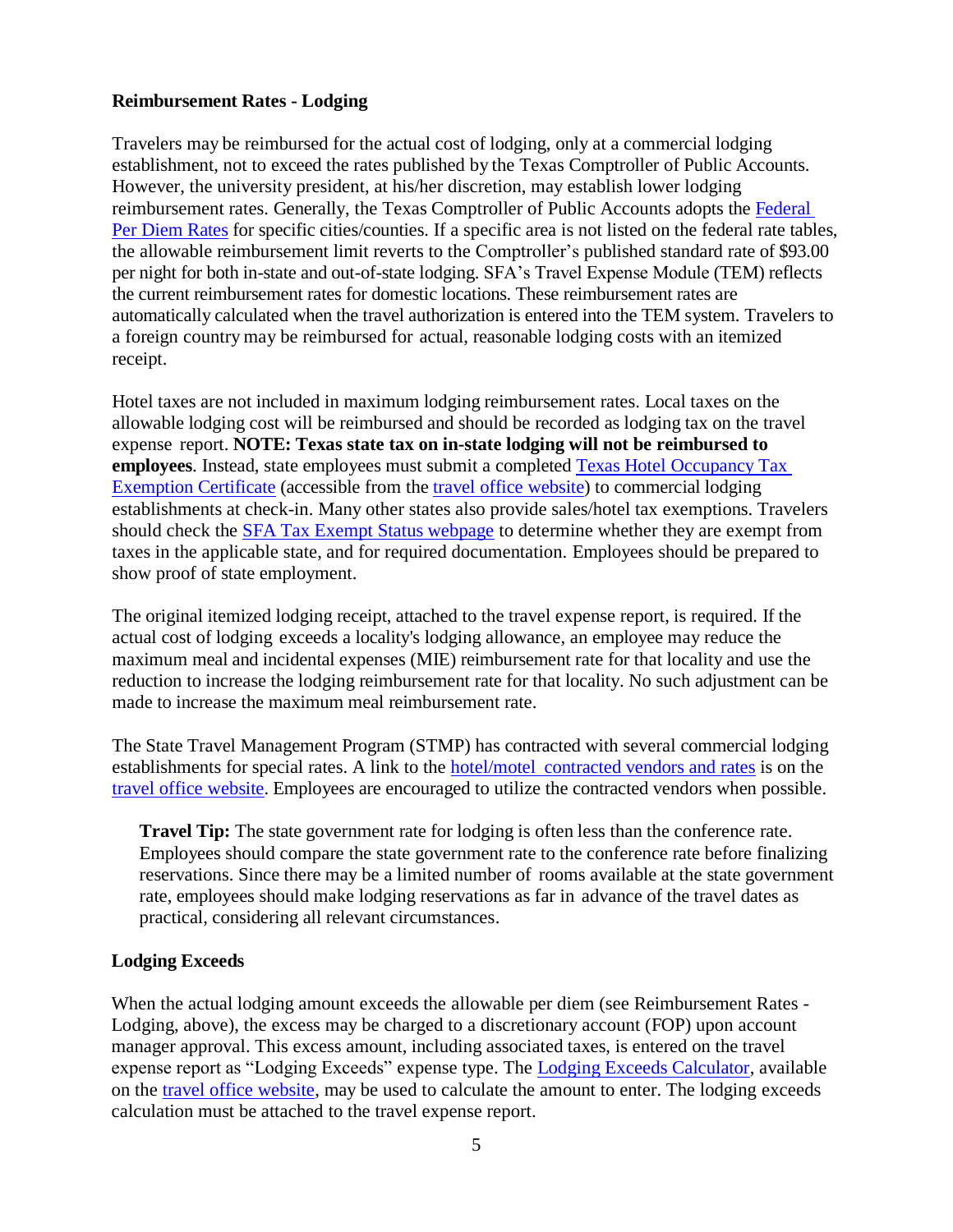### **Lodging Booked through Travel Website**

A lodging receipt must include the hotel vendor, nightly fee, and tax breakdown. Since SFA is exempt from paying the state portion of hotel occupancy tax for lodging in Texas, it is the traveler's responsibility to coordinate with the website or lodging establishment to seek reimbursement for this tax. If a T-Card was used to pay the reservation, the traveler must reimburse SFA for the amount of the state portion of the hotel occupancy tax.

# **Shared Lodging**

Shared lodging between travelers is reimbursable to one of the travelers if it does not exceed the maximum reimbursement rate. If the room rate exceeds the maximum reimbursement rate, the cost must be split between the two or more travelers and individual requests for reimbursements must be submitted. Individual receipts showing the traveler's pro-rated share of the split costs will be required for each request for reimbursement.

- Example 1: If two travelers share a room while attending a conference and the room rate is within the allowable maximum, one traveler may pay and be reimbursed for the entire lodging expenses.
- Example 2: If two travelers share a room while attending a conference and the room rate exceeds the allowable maximum, the two travelers must split the cost to be reimbursed individually and be within the allowable maximum. Each traveler should provide a receipt in his or her name showing his or her pro-rated share of the split costs to be reimbursed.
- Example 3: If two travelers share a room while attending a conference and the room rate exceeds the allowable maximum, the two travelers must split the cost to be reimbursed individually, and each traveler should provide a receipt in his or her name showing his or her pro-rated share of the split costs to be reimbursed. If the split amount exceeds the allowable limits, then a discretionary account (FOP) may be used, subject to account manager approval, to cover the amount that exceeds the allowable maximum. Otherwise, reimbursement will be limited to the allowable maximum rate. (See the Lodging Exceeds section, above, about how to calculate and claim the lodging amount that exceeds the allowable per diem.)

#### **Reimbursement Rates - Meals**

This section does not apply to road bus drivers. Normally, road bus drivers are not reimbursed for meals. Meal reimbursement for road bus drivers is subject to the discretion and approval of the director of the physical plant.

Meals are eligible for reimbursement only if travel includes an overnight stay. The daily per diem reimbursement rate for meals and incidental expenses (MIE) is established by the Texas Comptroller of Public Accounts and is subject to change. However, the university president, at his/her discretion, may establish lower meal reimbursement rates. The following table sets the per diem rates of reimbursement: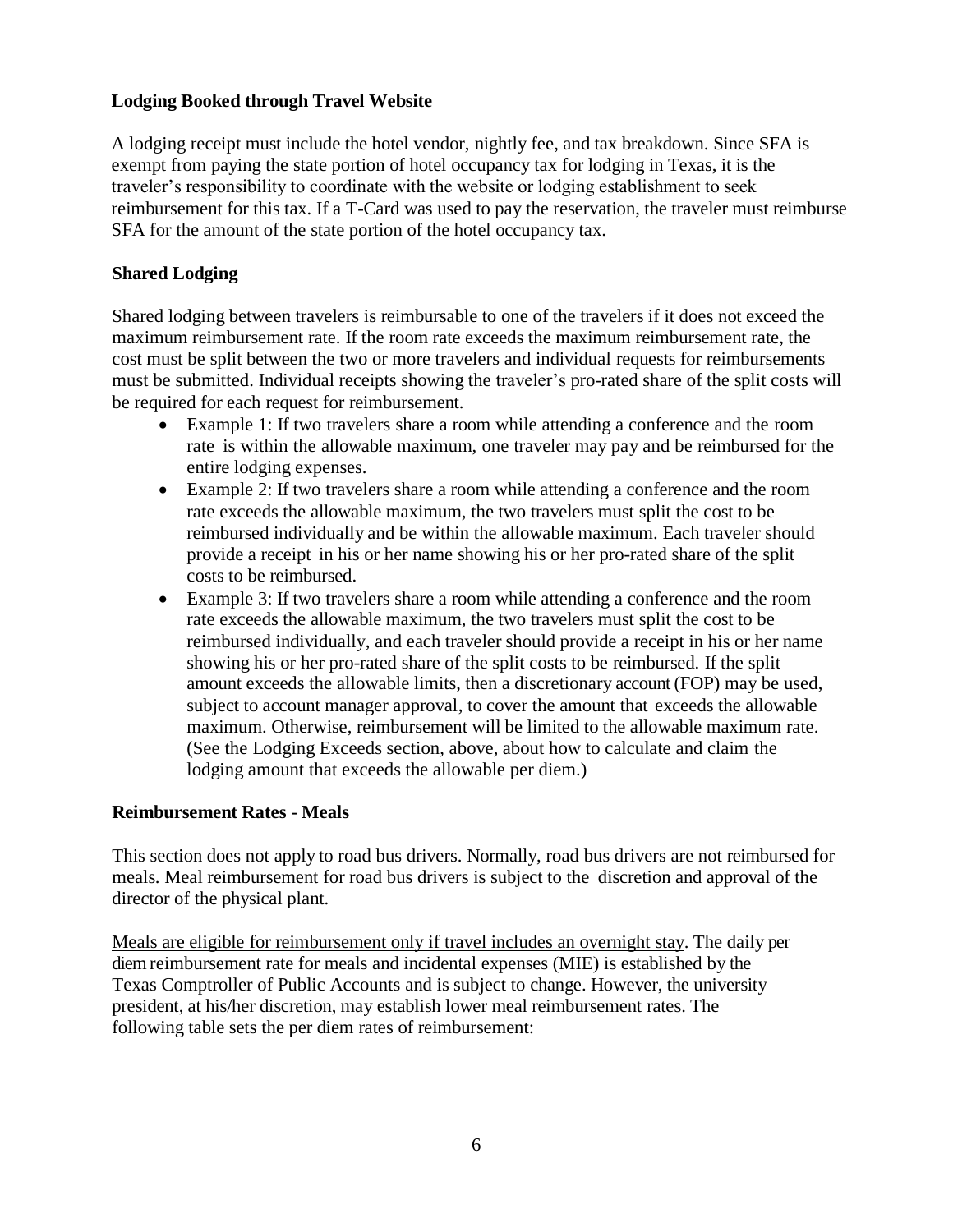|                  | <b>IN-STATE</b>            | <b>OUT-OF-STATE*</b>            |
|------------------|----------------------------|---------------------------------|
|                  | <b>With Overnight Stay</b> | <b>With Overnight Stay</b>      |
| <b>Breakfast</b> | \$8.67                     | 17% of locality-based allowance |
| Lunch            | \$16.83                    | 33% of locality-based allowance |
| <b>Dinner</b>    | \$25.50                    | 50% of locality-based allowance |
| <b>TOTAL</b>     | \$51.00                    |                                 |

\* The meal and incidental expenses (MIE) reimbursement for out-of-state travel is limited to the Federal [Per Diem](https://www.gsa.gov/travel/plan-book/per-diem-rates) rates for specific cities. For cities and counties not included on the federal list, the allowance is \$51.00 per day. Incidental expenses include tips and transportation between places of lodging or business and places where meals are taken. When using the MIE rate, these costs will not be reimbursed separately. Travelers to a foreign country may be reimbursed for actual, reasonable costs of meals, in which case receipts are required. In lieu of providing receipts and foreign currency conversions for foreign meals, travelers may elect to be reimbursed at in-state per diem rates.

Meals are reimbursable for partial days of travel (with an overnight stay) as stated below. The traveler must be away from his/her designated worksite on official business the entire time period to be eligible for per diem for that meal:

Breakfast 6:00 a.m. - 8:00 a.m. Lunch 11:30 a.m. - 1:30 p.m. Dinner 6:00 p.m. - 8:00 p.m.

Some registration fees include meals. In this case, the registration fee is fully reimbursable but the traveler must not claim per diem for the included meal. Conference, workshop, or meeting agendas must be attached to the travel expense report.

Meals purchased for the traveler by another person or entity are not reimbursable and per diem may not be claimed for these meals.

Employees traveling together must pay and claim their own expenses.

When claiming per diem on the travel expense report, no meal receipts are required except for group travel (see the Student and Group Travel section, below) and business meals.

#### **Business Meals While on Travel Status**

A business meal is defined as a meal that includes more than one person, includes at least one university employee, and has a substantive business purpose essential to the university's mission. Business meals are allowed while on travel status but require the same documentation as stated in the *[Guidelines for Expenditures from University Funds](http://www.sfasu.edu/controller/docs/guidelines-for-expenditures-from-university-funds.pdf)*.

The T-Card or the employee's own credit card may be used for these meals. If a business meal is purchased while on travel status, the employee must not claim per diem for that meal. Employees may be reimbursed for business meals by including these expenses on their travel expense report if they personally paid for the business meal. The reimbursement amounts are subject to the limits set for business meals in the *[Guidelines for Expenditures from University](http://www.sfasu.edu/controller/docs/guidelines-for-expenditures-from-university-funds.pdf) Funds*.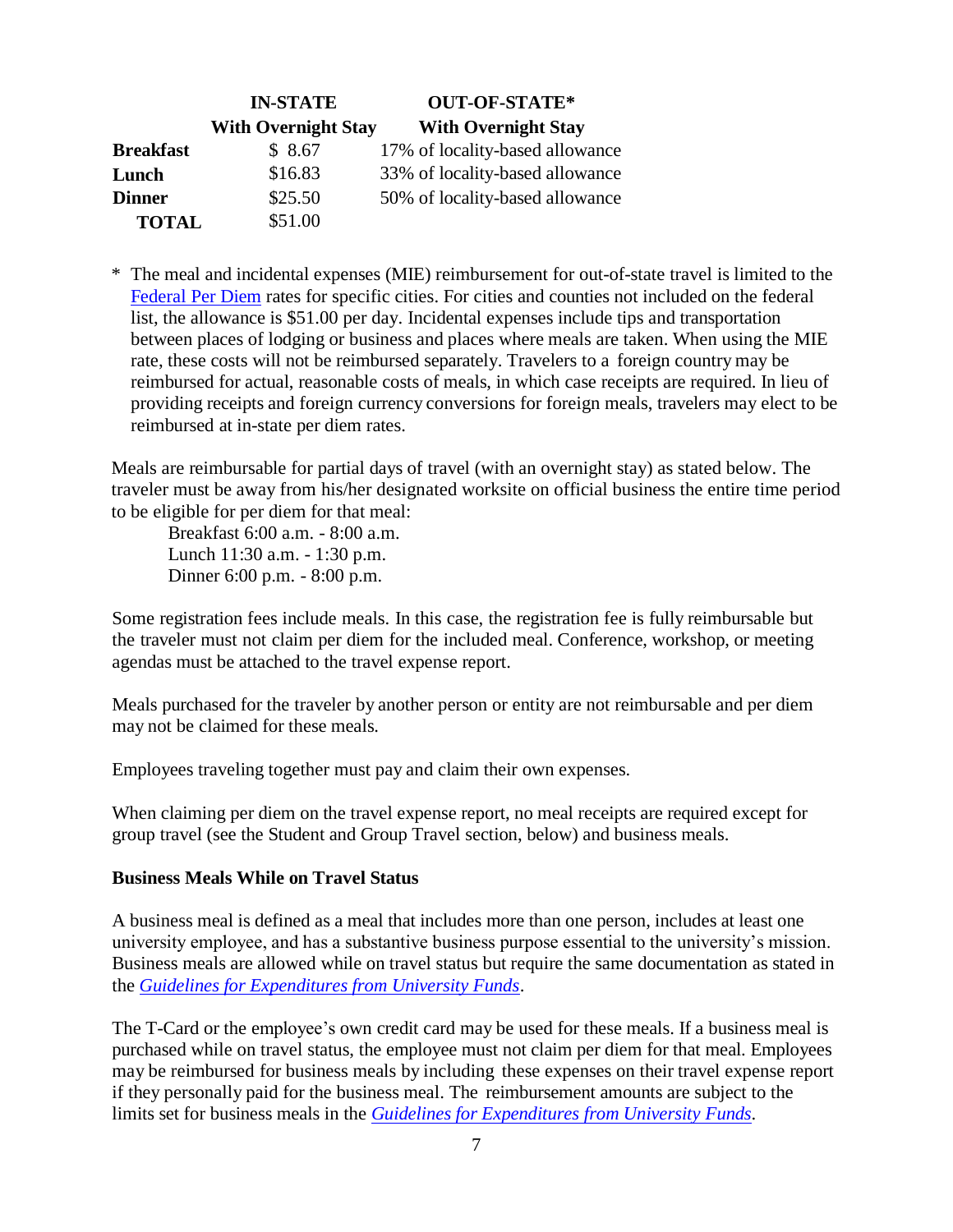#### **Travel To/From the Duty Point; Travel Before/After Conducting Official Business**

Subject to the other provisions of these Travel Guidelines, meals and lodging expenses may be reimbursed for travel expenses to/from the duty point and prior to/after conducting official business. This is only as necessary, and generally limited to no more than one day before/after the business event, unless it is financially beneficial to the university (e.g., when discounted airfare requires a longer stay and the additional expenses incurred (hotel, meals and/or transportation costs) would not exceed the airfare savings. In these instances, the total net savings must be documented and attached to the travel expense report.

#### **Reimbursement Rates - Mileage**

The maximum reimbursement rate for use of a traveler's personal vehicle is established by state regulation, and is subject to change. The president may establish a lower rate than the state rate. The current mileage reimbursement rate for personal vehicle usage is available on the [travel office website.](http://www.sfasu.edu/controller/travel/)

The number of reimbursable miles (see \*NOTE, below) traveled using a personal vehicle may not exceed the number of miles of the shortest route, regardless of the route actually driven. Google [Maps](https://www.google.com/maps) or [MapQuest](https://www.mapquest.com/directions) must be used to calculate the mileage between two locations (if the locations are in the map website database). When both locations are in the map website database, the traveler may be reimbursed for personal vehicle usage for the number of miles calculated by the map website (unless auto rental or airfare is more cost-effective. See \*NOTE, below). When one or both locations are not in the map site database, the number of reimbursable miles is calculated using the traveler's odometer. Mileage determined by use of the traveler's odometer must be itemized on a point-to-point basis on the travel expense report. The Point-to-Point Odometer Log, available on the travel [office website,](http://www.sfasu.edu/controller/travel/) can serve this purpose. Any business-related vicinity mileage at the destination location must also be itemized separately on a point-to-point basis. For purposes of this paragraph, "point" means a building, house, highway intersection, or other similarly localized spot.

\*NOTE: It may be most cost-effective to rent a vehicle rather than drive a personal vehicle or fly. The [vehicle cost comparison calculator](http://www.sfasu.edu/controller/travel/docs/Vehicle-Cost-Comparison-Calculator.xls) compares the auto rental cost vs. the personal vehicle reimbursement cost. Travelers are encouraged to utilize the calculator in determining which mode of travel is best. State law mandates that each travel arrangement be the most cost-effective considering all relevant circumstances.

The university has contracted with Enterprise to provide cost savings to the university. The contract provisions include no additional charge for picking up a rental in Nacogdoches on Saturday (or after 4 pm on Friday) for travel beginning on Sunday, and no drop fee for one-way rentals in Texas. Therefore, it may be more cost-effective to drive a rental vehicle to the airport and drop it off there than to use a personal vehicle and pay airport parking fees. A link to the university's contracted rates with Enterprise is available on the [travel office website.](http://www.sfasu.edu/controller/travel/)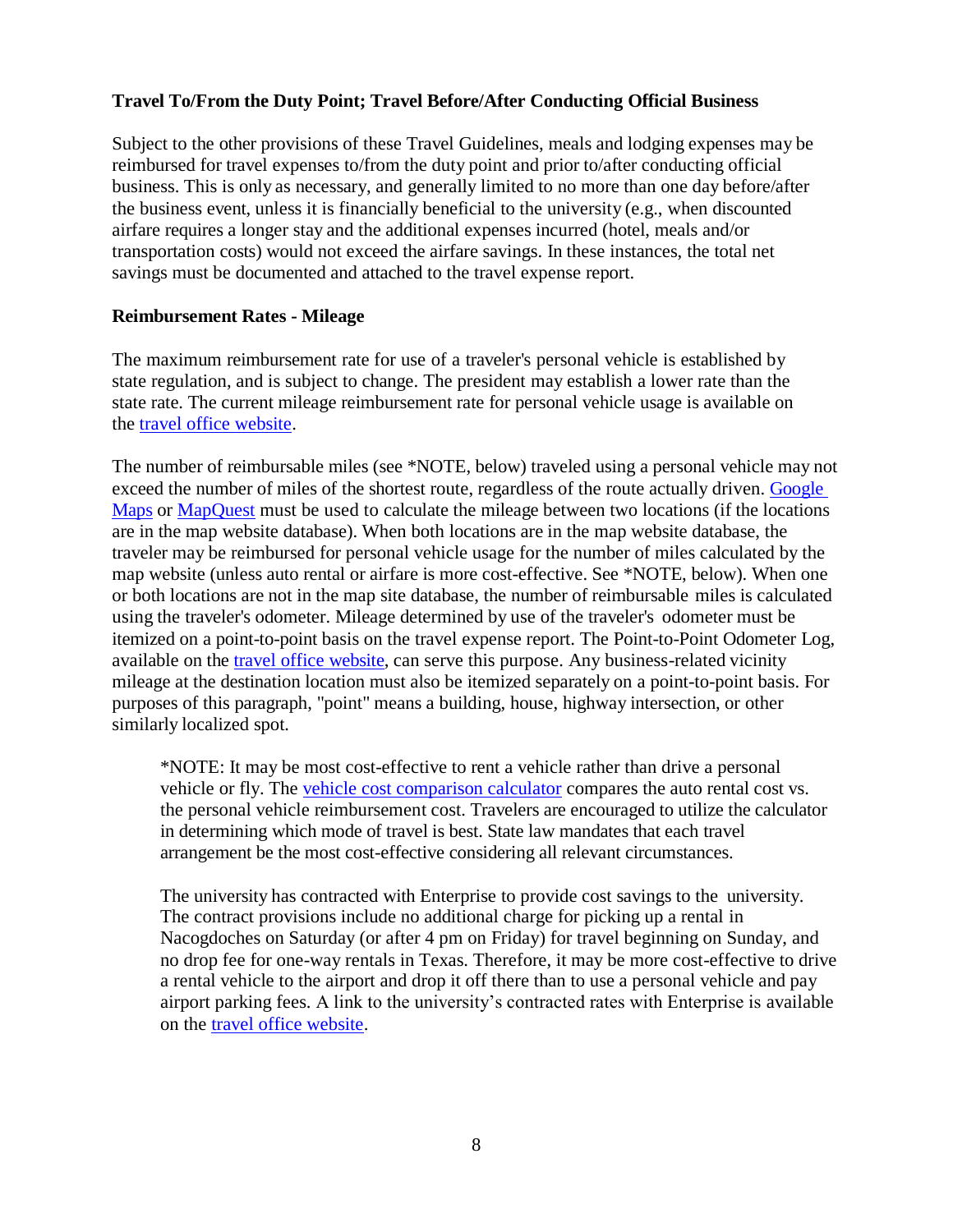#### **Motor Vehicle Rentals**

If approved on the travel authorization, some expenses of renting a motor vehicle are reimbursable. The daily rate, applicable taxes, and other mandatory charges are reimbursable. The Texas motor vehicle rental tax for in-state rentals is not reimbursable. In order to take advantage of the tax exempt status of the university, the employee must provide a [Motor Vehicle](http://www.sfasu.edu/purchasing/721.asp#tax-ex)  [Rental Tax Exemption Certificate](http://www.sfasu.edu/purchasing/721.asp#tax-ex) when renting a vehicle in Texas. Alternatively, the employee can elect to have Enterprise direct bill the university and the tax will not be charged. An additional driver charge is reimbursable if it is incurred for an official state business reason. Based on the current contracts with Enterprise, there is no additional charge for an additional driver. Collision damage waiver and loss damage waiver expenses are reimbursable only if they are not already included in the contracted rate (see next paragraph).

The Texas Travel Management Program has contracted with several vehicle rental agencies to provide special rental rates. Most rates include unlimited free mileage, free loss damage waiver, and free primary liability coverage. Additionally, the university has partnered with the University of Texas System Office for even lower rates than the state contracted rates. A listing of the contracted agencies and links to the rates are available on the travel [office website.](http://www.sfasu.edu/controller/travel/) University employees traveling on official state business are encouraged to use these contracted rates when possible.

**The following expenses are not reimbursable: liability insurance supplement, personal accident insurance, safe trip insurance, personal effects insurance, and prepaid fuel at a gas station without an itemized receipt of the number of gallons and the rate per gallon.** 

**Fuel purchased from the rental car company is reimbursable only if paid with departmental discretionary funds; otherwise, the traveler is personally responsible for paying the fuel costs directly to the rental car company.**

The detailed receipt from the motor vehicle rental company, attached to the travel expense report, is required for reimbursement of motor vehicle rental expenses.

#### **Four-Per-Car-Rule**

Coordination of travel must occur when employees travel on the same dates with the same itinerary to conduct the same official state business. When four or fewer employees travel on the same itinerary, only one may be reimbursed for mileage or rental vehicle. When more than four employees travel on the same itinerary, only one out of every four may be reimbursed for mileage or rental vehicle.

#### **Reimbursement Rates – Representative of the President**

If the president is unable to attend a meeting or conference, he/she may designate, on an individual trip basis, one employee to travel as a representative. Under this provision, the employee is reimbursed for actual expenses. The travel expense report must be accompanied by the original designating document from the president. Receipts are required as specified in these Travel Guidelines, and the employee may only claim his/her own expenses.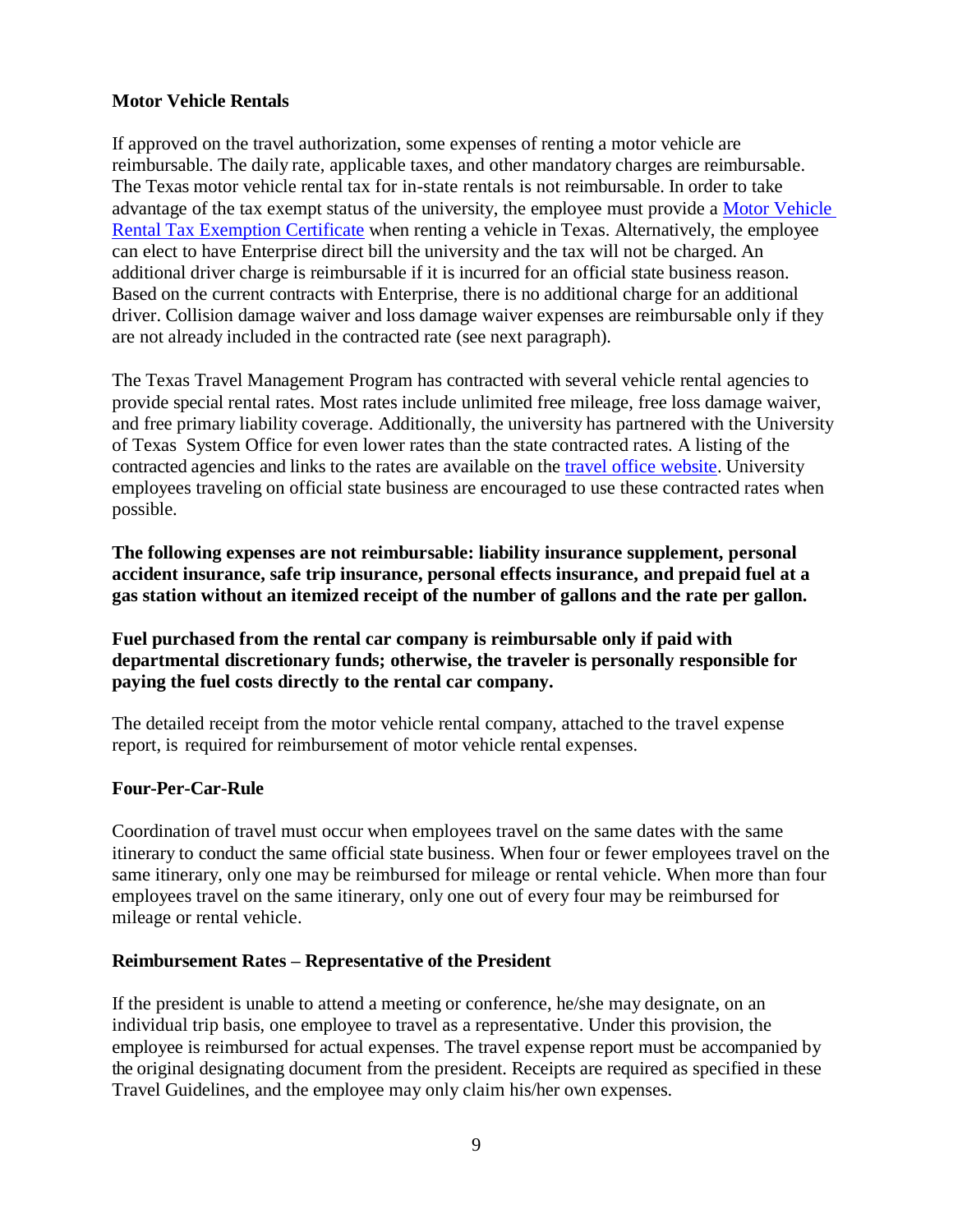# **Registration Fees**

The registration fee for attendance at a professional meeting or conference must be reflected on the travel authorization regardless of payment method. After the travel authorization has been approved, the registration fee may be paid as follows (in order of preference):

- with a travel card (T-Card)
- by the traveler Prepaid registration fees may be reimbursed prior to the trip upon submission of a travel expense report.
- with a procurement card (P-Card)
- by purchase voucher When requested in sufficient time, the university will prepay the registration fee to the conference vendor. An approved purchase voucher must be submitted to the travel office with the completed registration form and travel authorization number. Registration fees will not be paid more than six (6) weeks in advance of the seminar or conference unless the cost savings is considerable to the university (such as early-bird discounts) or if there is a limited capacity for attendance.

Registration fees for in-town conferences, virtual conferences, or webinars do not require a travel authorization. These can be paid by P-Card, a purchase voucher to the vendor, or if paid by the employee, reimbursed through the purchase requisition process.

### **Airline Ticket Purchases**

Any airline ticket expense, regardless of payment method, must be listed on the approved travel authorization. After approval of the travel authorization, travelers may make the airfare purchase personally or have it charged to the departmental T-Card. Travelers are encouraged to make flight reservations at discounted fares. Often this requires that the ticket be purchased well in advance of the travel date. Prepaid airfare may be reimbursed prior to the trip upon submission of a travel expense report.

The State Travel Management Program (STMP) has contracted with several airlines to provide special airfare rates for certain flights. A link to the contracted flights and rates is available on the travel office [website.](http://www.sfasu.edu/controller/travel/) The Travel Card (T-Card) is the mandatory form of payment for these contracted rates. Often, less expensive airfares are available elsewhere since the contracted rates are designed for last minute and/or fully-refundable travel requirements.

If it is necessary to change an airline ticket, the traveler may be reimbursed for the additional fee only if there is a valid business reason for the change. The reason must be documented in writing, and approved by the account manager. Except in unusual circumstances and with advanced approval, a traveler will not be reimbursed for a second ticket to or from the same destination.

The university cannot reimburse a traveler for the cost of air transportation by a noncommercial transportation company.

**Important note about air travel funded by U.S. government grants:** The Fly America Act (49 U.S.C. §§40118 et seq.) requires travelers using federal funds to travel "to use United States air carrier service for all air travel and cargo transportation services funded by the United States Government. One exception to this requirement is transportation provided under a bilateral or multilateral air transport agreement ("Open Skies Agreement"), to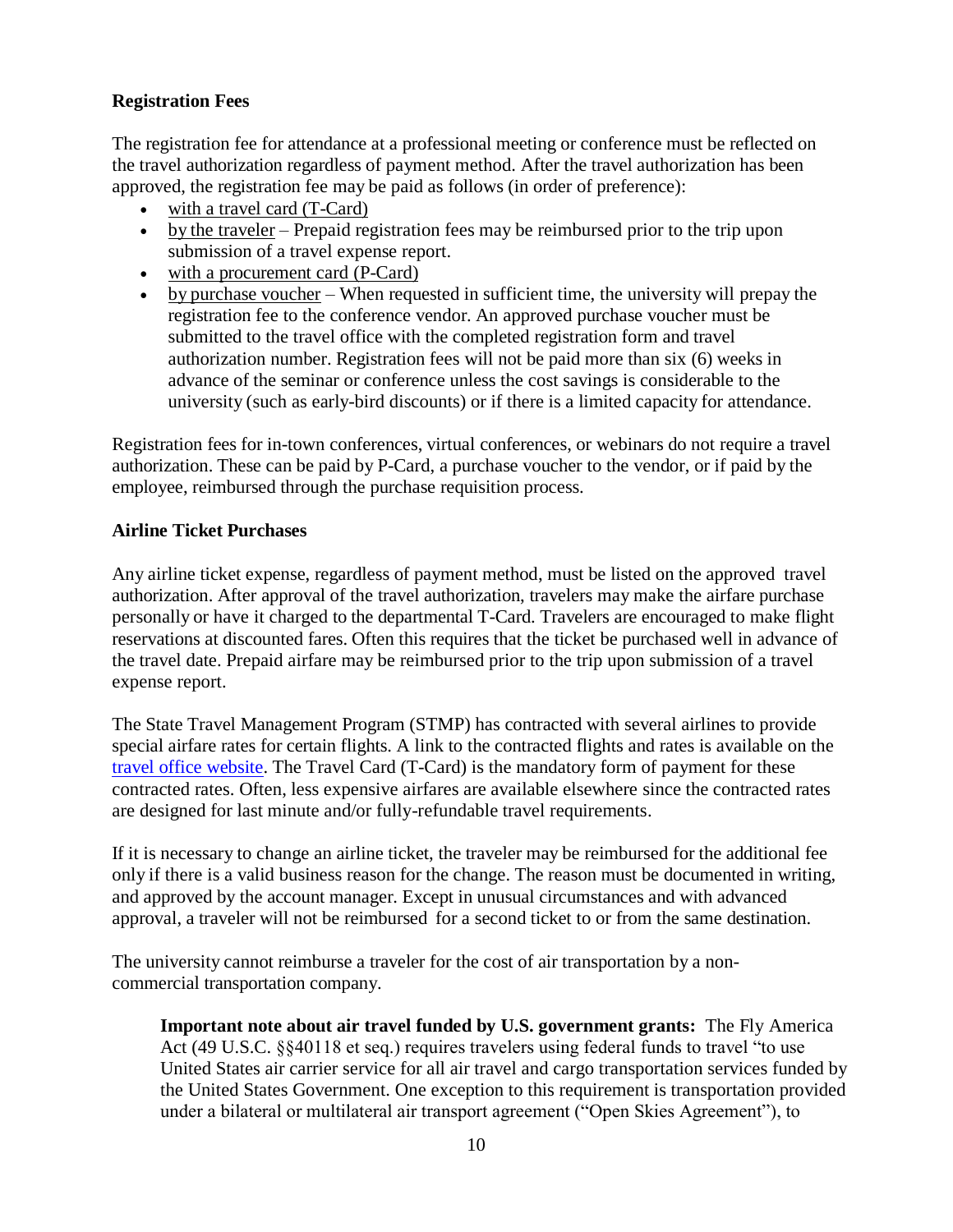which the United States Government and the government of a foreign country are parties, and which the Department of Transportation has determined meets the requirements of the Fly America Act." Travelers whose airfare will be paid or reimbursed by grants funded by the U.S. Government should contact the SFA Office of Research and Sponsored Programs for complete information prior to obligating funds for air travel.

#### **Use of Non-University Owned Vehicle While on Official Business**

A traveler operating a personal vehicle must carry insurance as required by state law. A traveler operating any non-university owned vehicle, including his/her own personal vehicle or a personally rented vehicle, does so at his/her own risk. The university accepts no responsibility for vehicle or other damage, personal injury, claims filing, vehicle repair, maintenance, insurance costs, towing, or citations.

### **Incidental Expenses**

Expenses for ground transportation to and from the airport such as taxi, limousine, subway, bus and other modes of transit are reimbursable, subject to the provisions of this section. (Travel to and from restaurants at the destination are not reimbursed since the daily meal and incidental expenses (MIE) rate includes these expenses.) All expenses must be listed on the approved travel authorization and travel expense report. Limousine expenses are reimbursable if it was the most cost-effective mode of transportation available considering all relevant circumstances. If two or more state employees share a taxi or limousine, it is allowable for one employee to pay and be reimbursed for that full expense. Other official business expenses (e.g., parking, telephone calls, and copy services) are also reimbursable. Valet parking is not reimbursable unless there is a valid written explanation as to why self-parking is not feasible, advisable, or available.

Receipts are requested, but not required, for reimbursable incidental expenses. If receipts are not provided, an explanation of the reimbursable expenses must be detailed on the travel expense report (including type of expense, date, amount, and location).

The following are not reimbursable: expenses of a personal nature, expenses that would be incurred by the traveler regardless of official state business travel, and tips and gratuities. (See the Student and Other Group Travel section, below, for exception to this tips and gratuities rule.)

# **Student and Other Group Travel**

With the exception of the president and vice presidents, employees traveling together are not considered group travel. Each employee must pay and claim his/her own expenses.

When a non-employee group, such as a student group, travels together, it may be more convenient for one person to pay and claim expenses of the entire group. In this case, the person paying the expenses (normally the group sponsor or advisor) will be responsible for submitting the travel authorization and the travel expense report with itemized receipts for all expenses of group travel, including meals. Alternatively, students or other non-employee group members may be given funds for their meals. In this case, the person distributing the funds will provide a list of all group members and their campus identification (ID) numbers, if applicable, and each group member will sign adjacent to their name acknowledging receipt of the funds. The signed